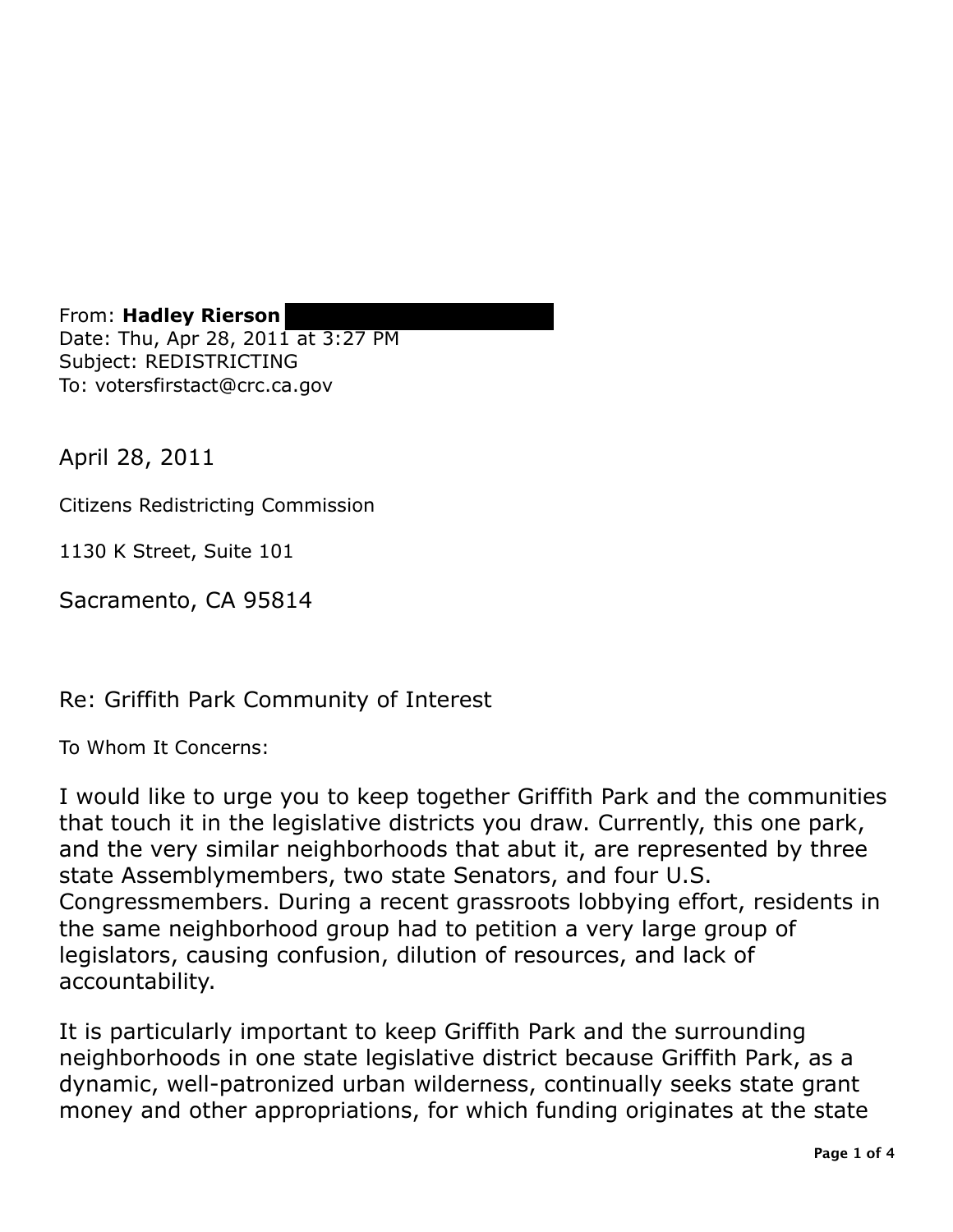level. Furthermore, the strong entertainment-industry presence in the area makes many area residents, and the local economy, dependent on the fortunes of the Entertainment Industry, which is largely regulated by the state.

 It is furthermore preferable that the Park and surrounding neighborhoods are drawn into one Assembly district (not just one Senate District), as generally, Assemblymembers, with their more manageable district sizes, are often more approachable and closer to the people they represent.

 Griffith Park is the largest municipal park with "urban wilderness" in the United States. That means it is the largest expanse of public land, surrounded entirely by municipal neighborhoods, that features largely unspoiled, untouched "virgin" lands, in the entire nation.

 The neighborhoods surrounding Griffith Park are as follows: the City of Burbank, most notably the "Rancho" subdivision of equestrian properties in the south of the city; Universal City (including Universal Studios); and the Los Angeles neighborhoods of: the Hollywood Hills (including Hollywood Knoll, Cahuenga Terrace, Hollywoodland, Beachwood Canyon, and The Oaks); Los Feliz; Silver Lake; and Atwater Village.

 The communities that touch Griffith Park share many things in common, making them, together, a community of interest. All feature similar socio- economic qualities, similar employment patterns, trail access, park egress and park access, distinct traffic patterns, equestrian trails, equestrian- zoned properties, foothill elevation, urban watershed pathways, increased municipal fauna presence, similar crime patterns, and a similar history and outlook.

 For example, the neighborhoods surrounding Griffith Park all share issues like:

 Similar socio-economic traits and employment patterns. The neighborhoods surrounding Griffith Park have a long history of entertainment-related employment and focus, not just based on the large number of films and television programs filmed in the Park itself. The original Walt Disney studios (and Disney's residence) were just a few blocks south of the Park, and several studios, including NBC-Universal, Dreamworks, and Warner Bros., to name a few, continue to adjoin the Park. Based on this tradition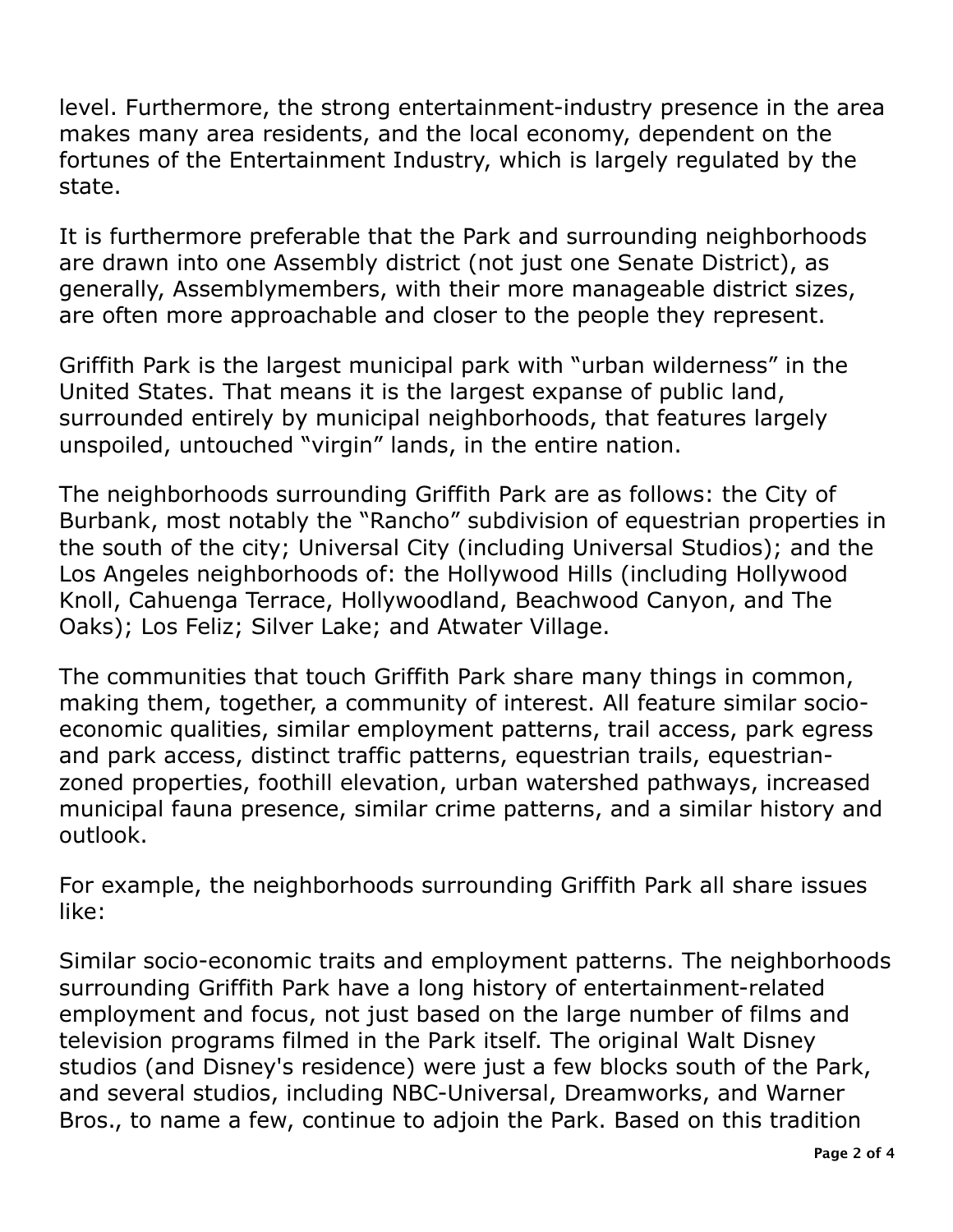and current proximity, it is estimated that as many as one out of five residents in the neighborhoods surrounding Griffith Park are employed in the entertainment industry in some way, and are thus heavily dependent of the economics of the same.

 Similar traffic patterns. The neighborhoods surrounding the Park face more opposed to other neighborhoods in close proximity. traffic on weekends than weekdays, patterns that are diametrically

 The Equestrian lifestyle. Each side of the park has equestrian areas, and many of the neighborhoods bordering the park feature horse properties, which are otherwise rare in the modern urban context, and getting rarer. Preserving the semi-rural nature of the equestrian properties and the other park-adjacent properties is a major goal of area homeowners.

 Unique microclimates. The areas around Griffith Park are at a slightly higher elevation than the rest of the Los Angeles and San Fernando Valley basins, resulting in unique (often colder) microclimates in the adjacent neighborhoods, particularly the canyon neighborhoods. And because of the significantly higher elevation of the several peaks of Griffith Park, all neighborhoods share the same water drainage and runoff issues.

 Urban fauna presence. Griffith Park is home to mule deer, coyotes, hawks, and several other wildlife species not typically seen in Los Angeles County urban neighborhoods. The presence of these fauna, most notably coyotes and hawks, presents the inhabitants of the neighborhoods that touch Griffith Park with the same challenges, particularly for pet ownership and refuse disposal.

 Shared history and outlook. The developments immediately around Griffith Park were settled at approximately the same time, immediately after the donation of the Park by Colonel Griffith to the City of Los Angeles. Thus, the neighborhoods around the Park share similar architecture, "feel," "look," and outlooks.

 Similar crime profile. The neighborhoods surrounding Griffith Park, because of their semi-rural or wilderness-adjacent character, face similar crime profiles. All have occasional issues with drunk driving through the neighborhoods after special events, individuals passing through the residential neighborhoods to commit crime in the Park, individuals passing